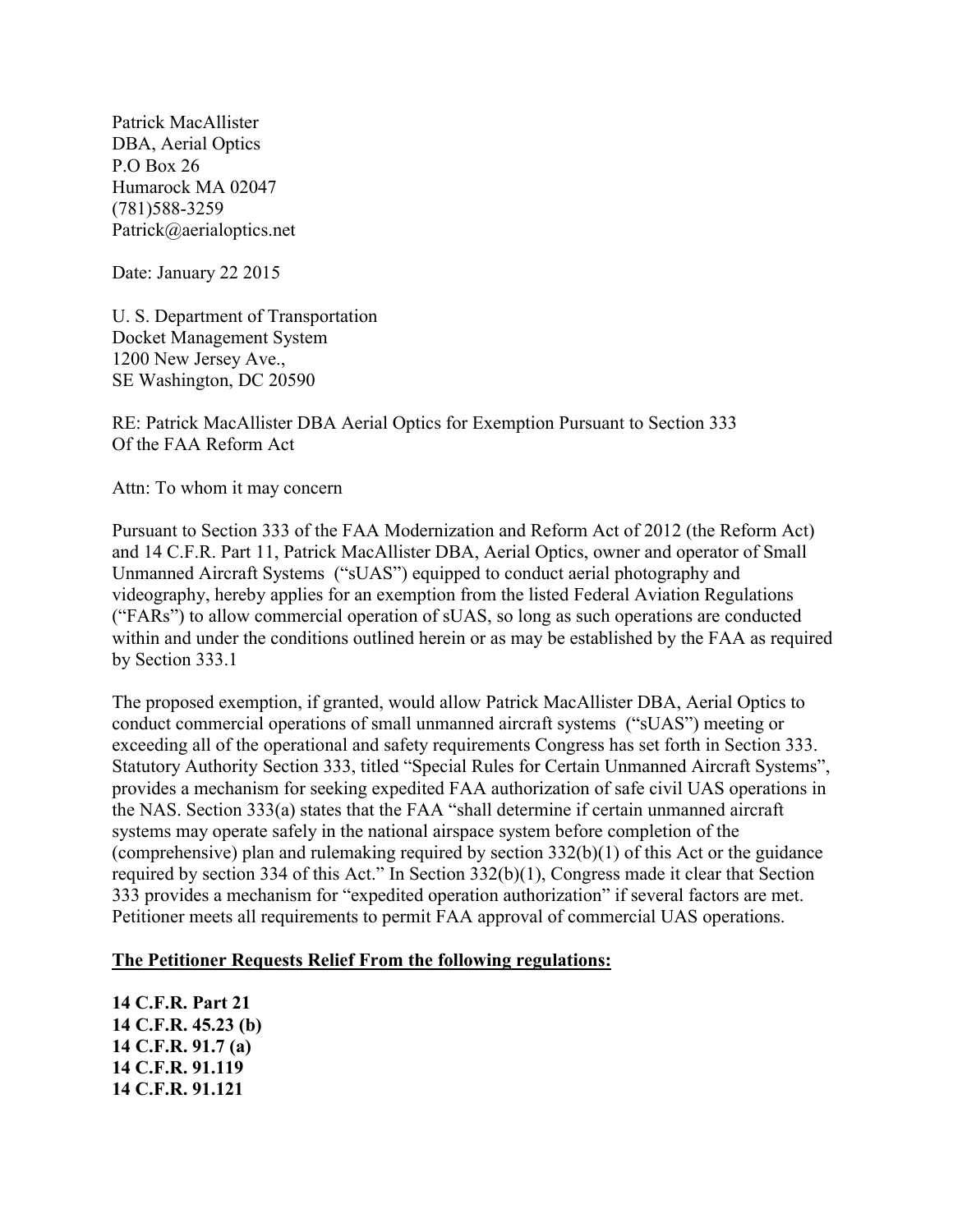**14 C.F.R. 91.151(a) 14 C.F.R. 91.203 (a) & (b) 14 C.F.R. 91.215 14 C.F.R. 91.405 14 C.F.R. 91.407 14 C.F.R. 91.409 14 C.F.R. 91.417 14 C.F.R. 91.109**

Patrick MacAllister DBA, Aerial Optics is petitioning for exemption to enable Aerial Optics to operate a DJI F550 (6 Motor sUAS) Utilizing the DJI Naza-M V2 flight controller and a custom built 450mm waterproof quad copter (4 Motor) sUAS also utilizing the DJI Naza-M V2 flight controller. The sUASs will be equipped with cameras, camera stabilizing gimbals and OSD (on screen displays) providing the PIC with altitude, airspeed, battery life and direction. Our UAS flight controllers utilize GPS to limit the altitude above the ground and limit the radius of the distance it flies from the PIC. Our UASs have GPS guided failsafe functions allowing the autopilot system to fly back to the launch site autonomously. If the transmitter is disconnected the system will automatically trigger return to home and will land safely. Our larger UASs will be equipped with emergency parachute systems to drastically reduce damage to objects or persons on the ground in the event of a total system malfunction.

Pending FAA exemption Aerial Optics will be testing other styles of sUAS including coaxial motor configurations to aid flight characteristics in less than perfect conditions. Any new sUAS will be thoroughly tested and adhere to regulations imposed by FAA Section 333.1 and our General Operating Standards listed on page #3&4.

Please refer to the attached Naza-M V2, and DJI-F550 instruction manual for the performance limitations and flight operations.

Aerial Optics is owned and operated by Patrick MacAllister. Patrick has been in the Aviation Industry for 24 years and holds a commercial rotorcraft license as well as a current CFI (Certified flight instructor) certificate. He has flown many aerial tours and photo flights piloting manned aircraft, has over 20 years experience in remote controlled aircraft and 2 years experience building, testing and flying sUAS.

#### **Our commercial activities would include**:

- Aerial surveying
- Event photography/videography
- Real estate photography
- Aerial filmmaking and photography
- Unmanned aerial sightseeing
- Construction site inspections and monitoring
- Building inspections
- UAS training and safe operations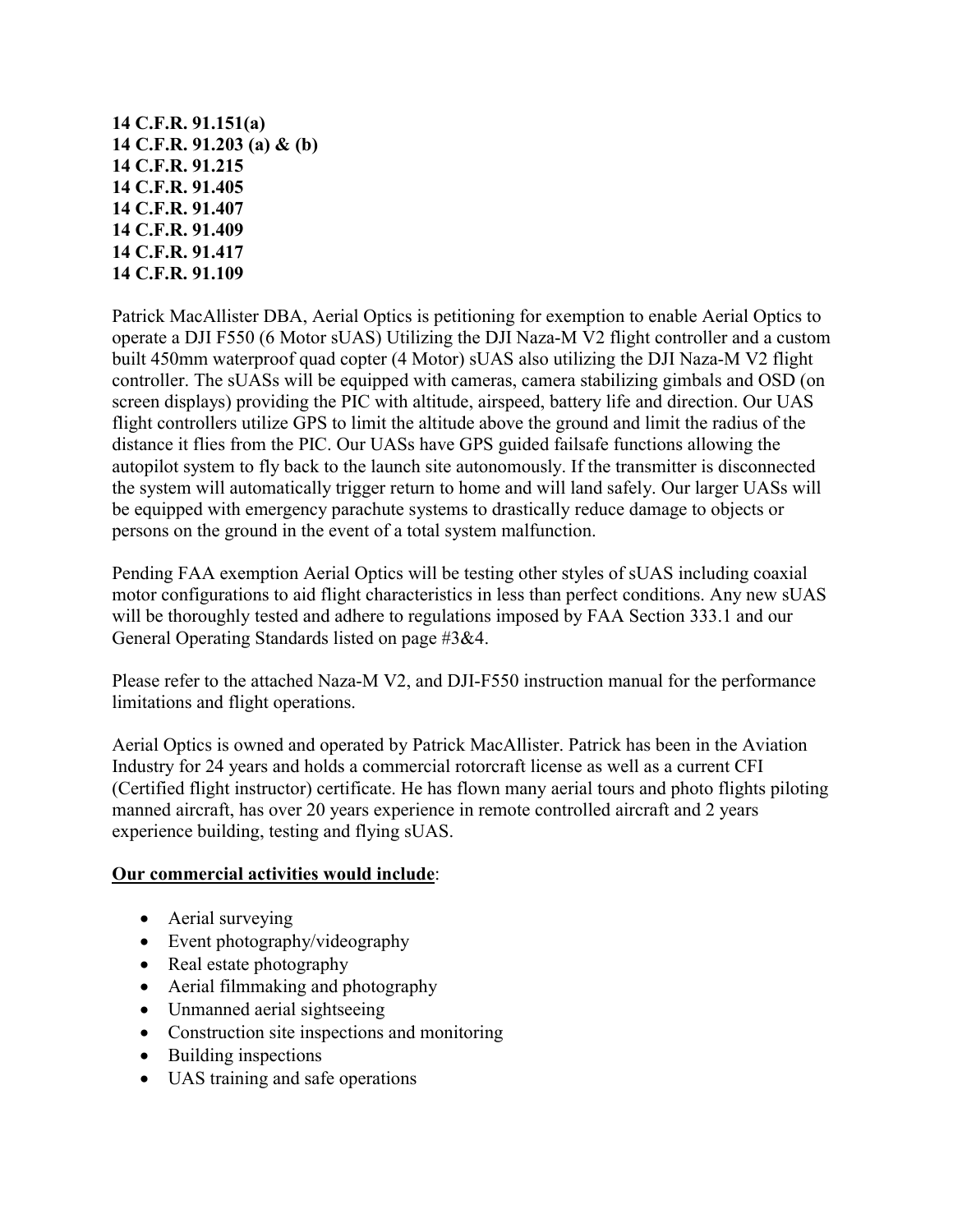### **FCC INFORMATION**

This Spektrum transmitter used for controlling the sUAS complies with part 15 of the FCC rules. Please refer to the attached Spektrum transmitter manual,

Operation is subject to the following two conditions:

(1) This device may not cause harmful interference,

(2) This device must accept any interference received, including interference that may cause undesired operation.

The Spektrum radio transmitter used for controlling the sUAS is wireless technology which has been tested and found to be compliant with the applicable regulations governing a radio transmitter in the 2.400GHz to 2.4835GHz frequency range.

# **PILOT IN COMMAND AND OBSERVER QUALIFICATIONS AND DUTIES**

The PIC will maintain at least a Commercial Pilot Certificate and a current Class III medical certificate, plus at least 2 hours flying time and 3 takeoffs and landings within 30 days in the type of UAS utilized in operations. The PIC will have at least 40 hours total time and at least 20 hours flying Radio Controlled Aircraft of which will be 10 hours flying sUAS.

The PIC is responsible for the safe and efficient operation of the aircraft. Specific duties include all preflight preparation, in flight operation and post flight requirements. Procedures including but not limited to:

- Safe flight operations
- Risk assessment and mitigation to persons and property
- Site suitability

The Observer must have the visual acuity to observe the sUAS and be able to communicate clearly with the PIC utilizing hand signals, verbally or 2 way radios. The Observers duties are;

- Notifying the PIC of any impending obstacles in the flight path of the sUAS.
- Notifying the PIC of any deviations in the planned flight path of the sUAS.
- Notifying the PIC if unauthorized persons enter the area of the planned flight.

## **GENERAL OPERATING STANDARDS**

 Before an operation of a sUAS within 5NM of an airport with a control tower, the control tower will be called to gain permission to operate the sUAS. The PIC will give the position, altitude and the times the sUAS will be operated. The sUAS will not be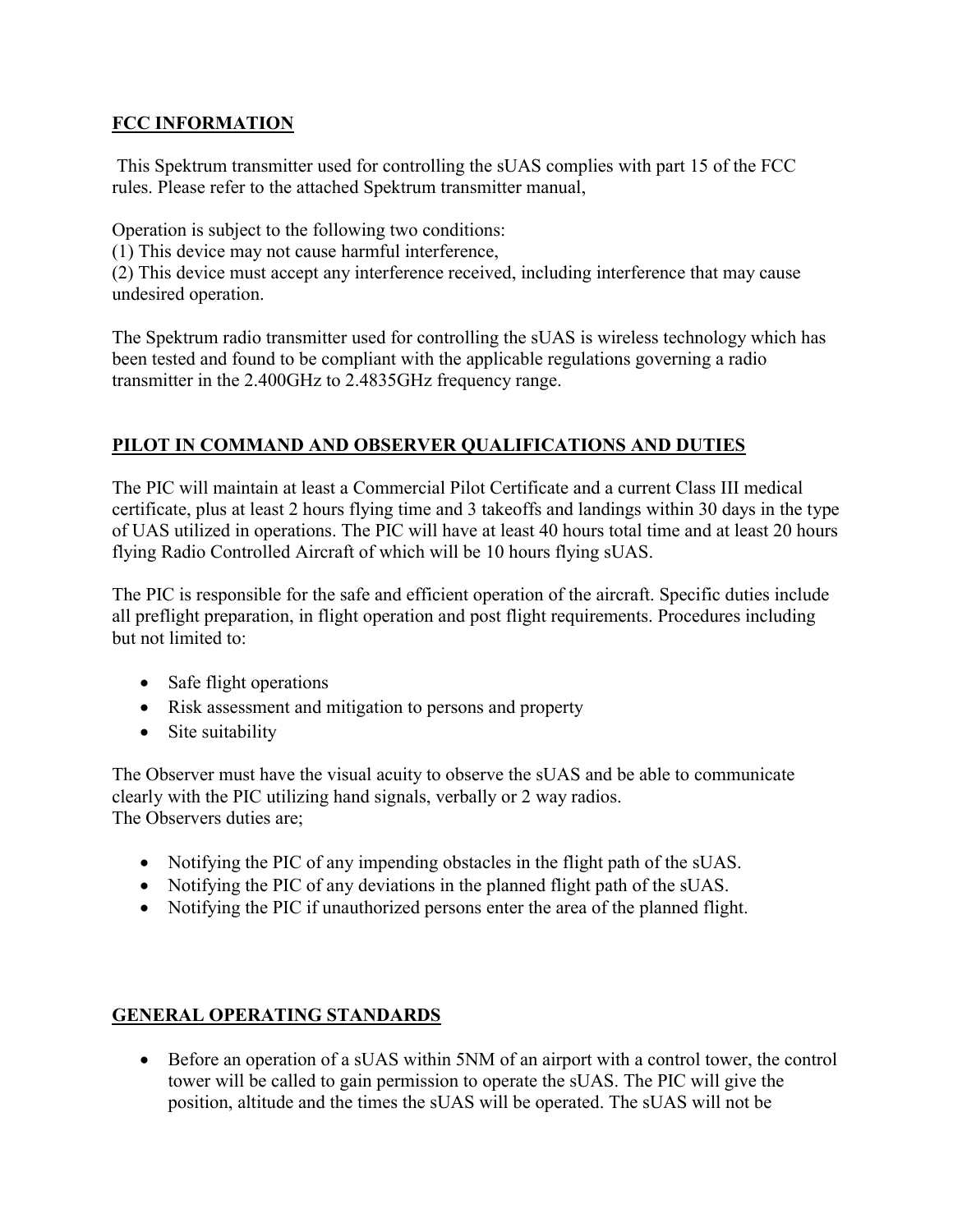operated at an altitude of over 150 feet AGL. Weather minimums will be 3 miles visibility and a 1000 foot ceiling.

- Before an operation of a sUAS within 5NM of a non-tower controlled, airport operators will be notified and the PIC will give the right of way to avoid flying in the proximity of full-scale aircraft. At no time will the sUAS be operated within the final approach course and the takeoff course of any runway. The sUAS will not be operated at an altitude of over 200 feet AGL.
- Weather minimums will be 3 miles visibility and a 1000 foot ceiling.
- Aerial Optics will only operate its sUAS in line of sight of a PIC and/or observer and will operate at sites that are a 'sufficient distance' from populated areas. Such operations will insure that the sUAS will not create a hazard to users of the national airspace system or the public.
- All of our operations will be under 200' if we are operating within the 30mi reach of a mode c vail.
- Maximum flight time for each operational flight will be 30 minutes.
- Flights will be terminated at 25% battery power reserve should that occur prior to the 30 minute limit.
- The sUAS will be programmed so that it will not be operated at an altitude of no more than 400 feet AGL, and not more than 200 feet above an elevated platform from which filming is planned.
- Minimum crew for each operation will consist of the sUAS Pilot, and Visual Observer.
- The sUAS operated by the petitioner weighs less than 55 pounds, including the payload (i.e. camera, lens, and gimbals).
- The sUAS will operate at speeds of no more than 50 knots, can hover, and can simultaneously move vertically and horizontally.
- All operations must utilize a visual observer (VO). The VO and PIC must be able to Communicate by voice, 2 way radio or hand signals at all times during a flight operation.
- Operations will be restricted to flights over water, public or private property with the permission of the property owner(s)
- All required permits will be obtained from state and local government prior to operation.
- sUAS will not be operated over densely populated areas.
- sUAS will not be operating over any open-air assembly of people.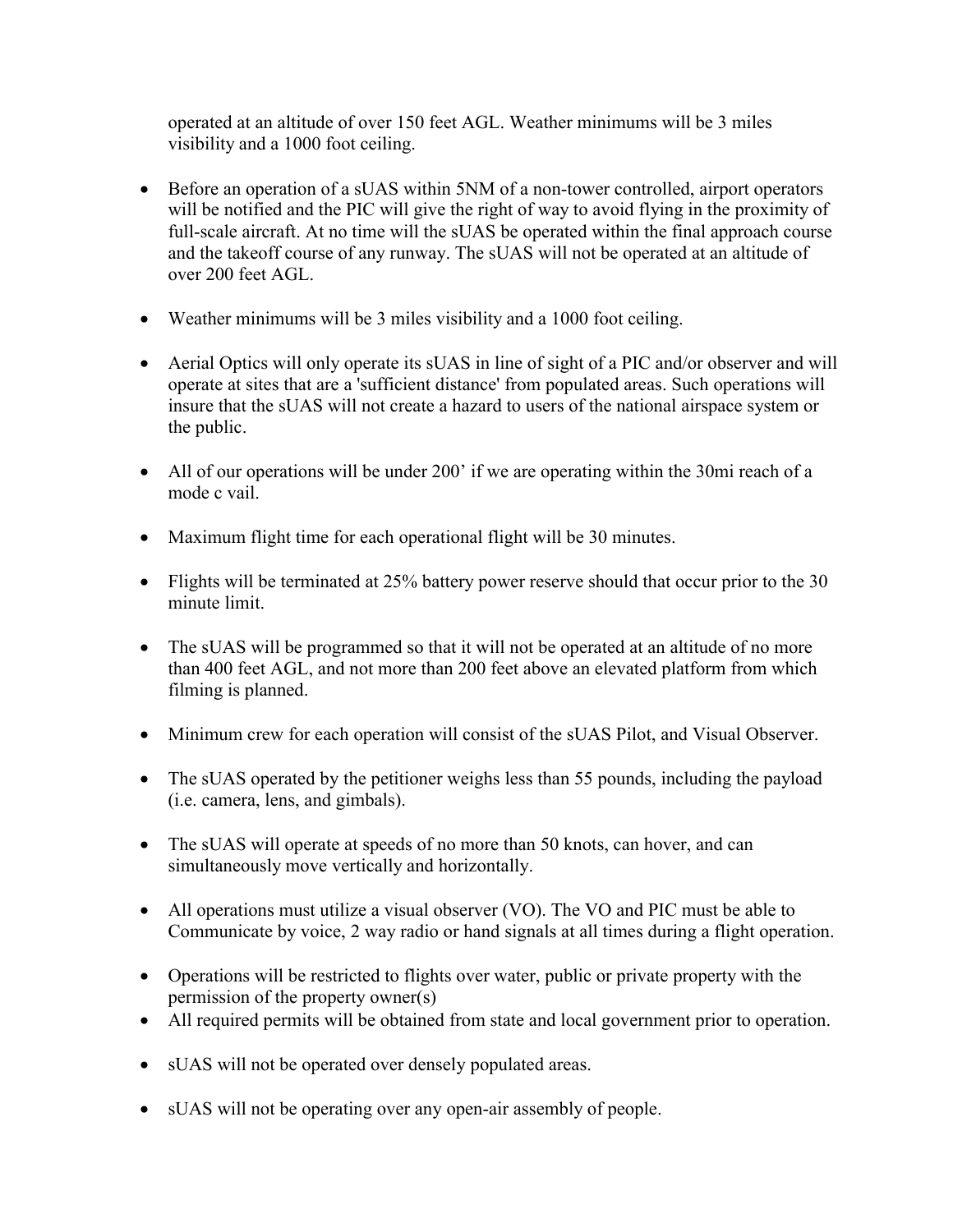- sUAS will not be operating over heavily trafficked roads.
- All new to service sUAS both custom and pre-manufactured will have a minimum of 25 logged flight hours and deemed safe by the PIC prior to commercial operations.

## **HOW THIS REQUIST IS TO THE BETTERMENT OF OUR COMMUNITY**

Our UAS are powered by batteries, smaller, lighter and more maneuverable than larger aircraft running on combustible fuel, it operates at lower altitudes with no people on board and will thereby reduce current risk levels associated with traditional aircraft, enhance safety and diminish the likelihood of death or serious bodily injury. Also with a small payload and typical flight time of only 20 minutes, there is little or no risk to national security.

Low level photos and video are far more effective than ground or high altitude manned aircraft imagery for displaying detailed characteristics of ground based objects. The applicant in the past has chartered full-sized helicopters for this purpose, which has proven more costly than many potential clients have been able to afford. The benefits of reduced cost and improved quality of presentation from the UAS will be incredibly valuable to future clients.

Aerial sightseeing will be conducted safely over coastal Massachusetts water ways and underpopulated areas. This new form of tourism will allow all individuals including children, elderly and disabled to enjoy the feeling of flight and see the area from above without the noise, danger and cost associated with traditional helicopters.

Additionally, we will make our sUAS available to first responders in our community who might require assistance, including fire fighters, police, sheriff, et al., while remaining subject to all limitations cited in this application.

## **EXEMPTION REQUESTS AND EQUIVALENT LEVEL OF SAFETY**

Patrick MacAllister DBA Aerial Optics requests an exemption from the following regulations as well as any additional regulations that may technically apply to the operation of the sUAS System.

### **14 CFR Part 21, Airworthiness Certificates:**

This part establishes the procedures for the issuance of an airworthiness certificate. While the FAA continues to work to develop airworthiness standards for Unmanned Aerial Systems, we request an experimental certificate be issued for our UAS's under either or both of the following provisions: 21.191 Experimental certificates. Experimental certificates are issued for the following purposes:

**(a)** *Research and development.* Testing new aircraft design concepts, new aircraft equipment, new aircraft installations, new aircraft operating techniques, or new uses for aircraft. **(b)** *Showing compliance with regulations.* Conducting flight tests and other operations to show compliance with the airworthiness regulations including flights to show compliance for issuance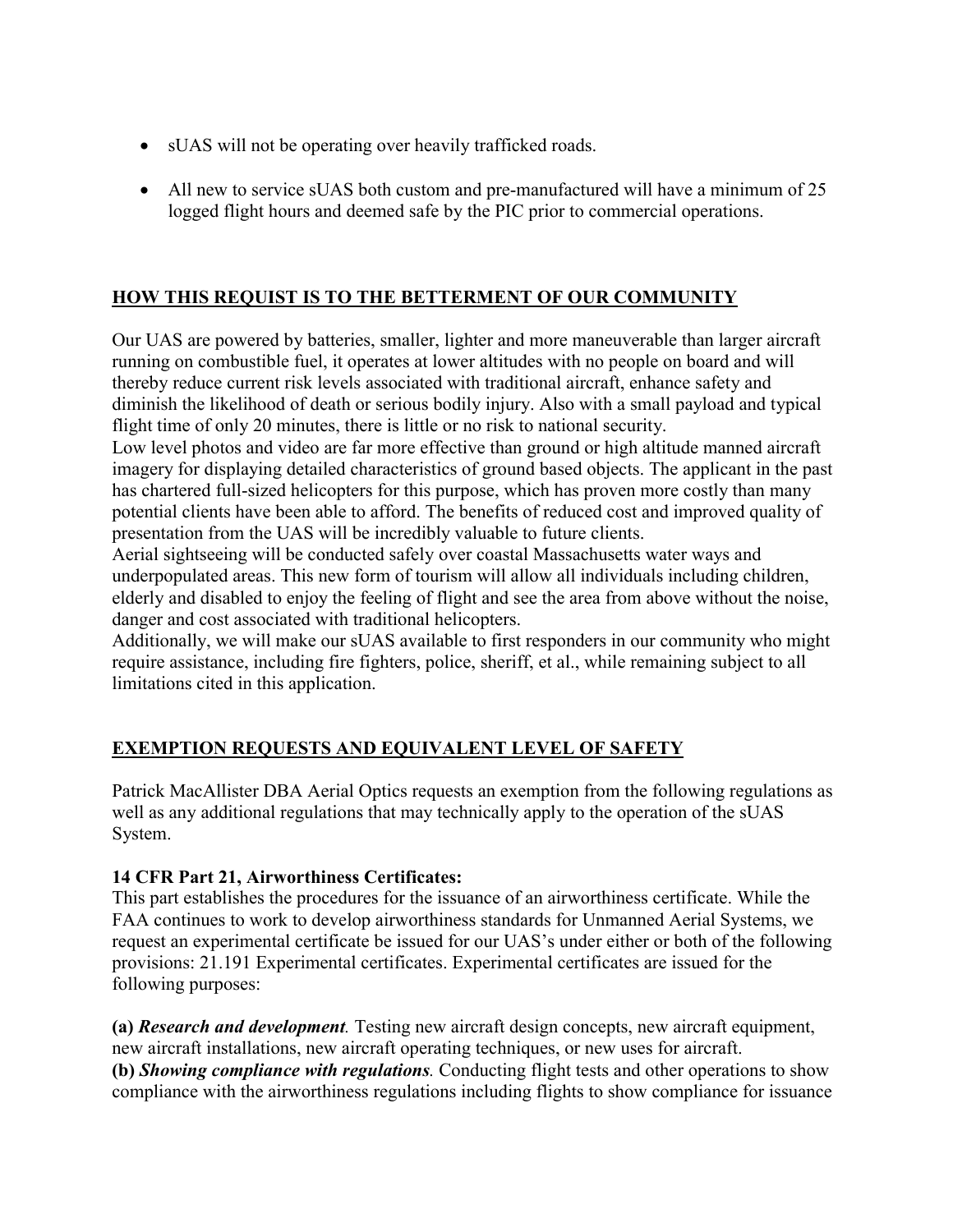of type and supplemental type certificates, flights to substantiate major design changes, and flights to show compliance with the function and reliability requirements of the regulations. Since the experimental certificate can be used for commercial purposes such as market surveys, sales demonstrations, and customer crew training, we would expect that an experimental certificate would permit our commercial purpose as well. The aircraft will not carry persons or property, will not carry fuel, and will only fly under strict operational requirements. Combined with the UAS lightweight, being constructed primarily of carbon fiber and plastic in conjunction with the ability to utilize emergency parachute systems. We propose that the UAS will be at least as safe, if not safer, than a conventionally certificated aircraft performing the same mission. If an experimental airworthiness certificate is not appropriate for this application, then we request an exemption of 14 CFR Part 21, Subpart H, and the requirement for an airworthiness certificate in general, citing the equivalent level of safety outlined in the previous paragraph.

### **14 CFR 45.23 Display of marks; general and 45.29 Size of marks:**

These regulations provide that each aircraft must display "N" and the aircraft's registration number in letters at least 3 inches high. Additionally, the aircraft must display the word "EXPERIMENTAL" in letters at least 2 inches high near the entrance to the cabin, cockpit, or pilot station. The sUAS does not have an entrance in which the word "EXPERIMENTAL" can be placed, and may not have a registration number assigned to it by the FAA. We propose to achieve an equivalent level of safety by including the word "EXPERIMENTAL" in the placard on the top of the aircraft, as shown above, where the PIC (Pilot In Control), VO (Visual Observer) and others in the vicinity of the aircraft while it is preparing for launch will be able to see the designation. Additionally, we feel that the permanent placard discussed in the previous paragraph will provide the aircraft's registration information at the ground station. Finally, we will display at the ground station a high contrast flag or banner that contains the words "Unmanned Aircraft Ground Station" in letters 3 inches high or greater. Since the aircraft will operate within 3/4 NM of the ground station, the banner should be visible to anyone that observes the aircraft and chooses to investigate its point of origin.

### **14 CFR 91.7 Prohibits the Operation of an aircraft without an airworthiness certificate**:

As no such certificate will be applicable in the form contemplated by the FARs, this Regulation is inapplicable.

### **91.119 Minimum safe altitudes**:

The regulation states that over sparsely populated areas the aircraft cannot be operated closer than 500 feet to any person, vessel, vehicle, or structure. Since the typical mission of the sUAS would be photography or survey of persons, vessels, vehicles or structures it would be necessary to operate closer than 500 feet to the items listed. Operations will only be flown over property or persons where careful pre-planned flight path has been performed. In the event of a system malfunction or emergency landing with or without a deployed parachute. The hazard to persons or property on the surface will be very limited. Therefore we maintain that due to the small size of the UAS, the hazard to persons, vehicles and structures is minimal compared to manned aircraft, which should be considered in granting the exemption.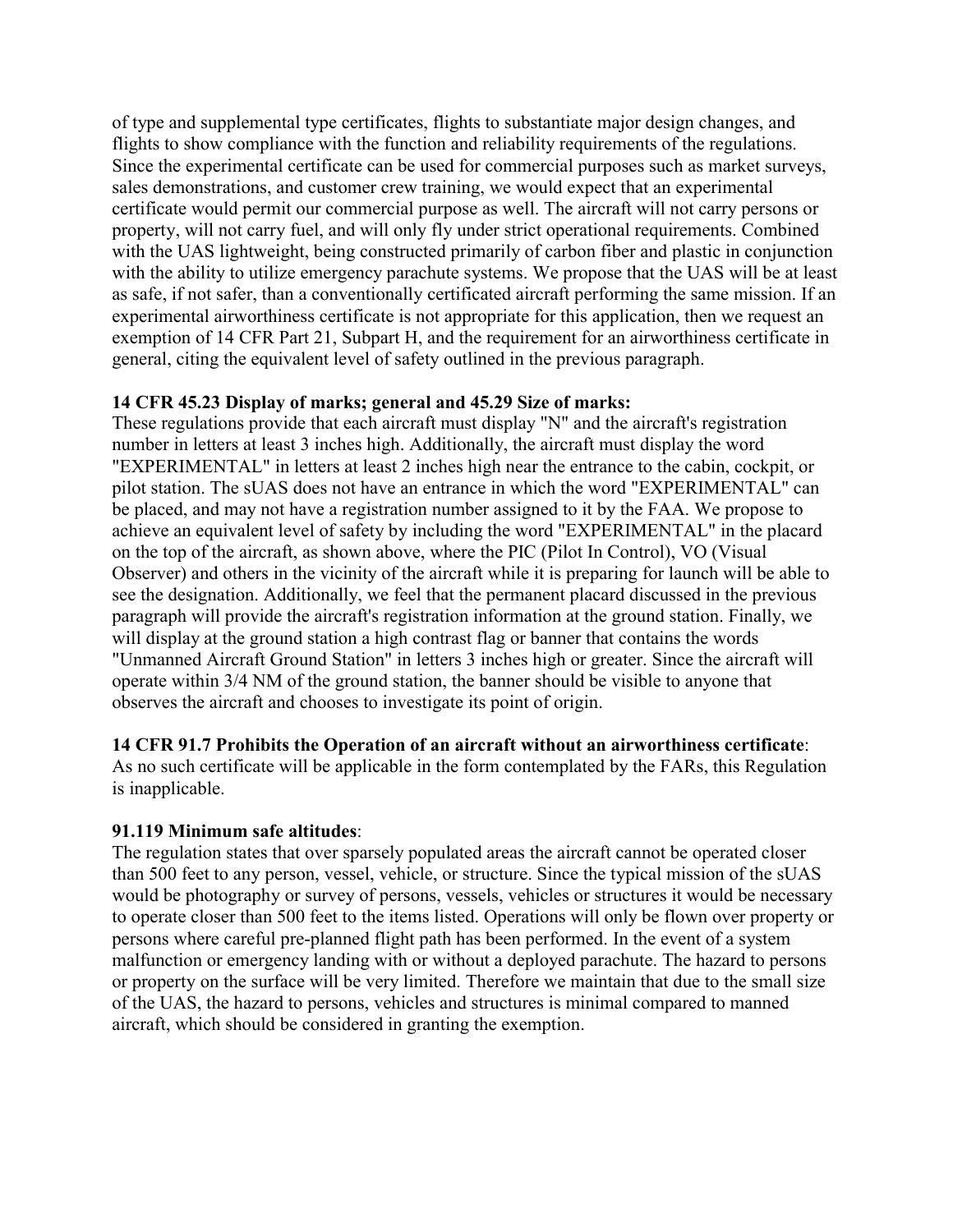#### **CFR 91.121 Altimeter settings**:

The regulation requires that aircraft shall maintain cruising altitudes by reference to an altimeter setting available within 100 NM of the aircraft. The sUAS will always fly below 400 feet AGL and will not need to maintain cruising altitudes in order to prevent conflict with other aircraft. An Above Ground Level altimeter measurement above the takeoff point is transmitted via radio from the sUAS on-board computer to the display screen held by the PIC, providing a constantly updated AGL readout. The Naza M V2 flight controller can be configured to geo-fence the UAS under the 400' maximum altitude.

### **14 CFR 91.151 Fuel requirements for flight in VFR conditions**:

The regulation provides that no person may begin a flight in an airplane under day-VFR conditions unless there is enough fuel to fly to the first point of intended landing and to fly after that for at least 30 minutes. The purpose of this is to provide an energy reserve as a safety buffer for delays to landing. Since the aircraft will never fly more than 3/4 NM from the point of intended landing, a full battery charge at launch will ensure that we meet the reserve energy requirement of this paragraph.

### **14 CFR 91.203(a) & (b) Civil aircraft: Certifications required**:

The regulation provides that an airworthiness certificate, with the registration number assigned to the aircraft and a registration certificate must be aboard the aircraft. Additionally, subparagraph (b) provides that the airworthiness certificate be "displayed at the cabin or cockpit entrance so that it is legible to passengers or crew." At a maximum gross weight of 55 pounds, the sUAS is too small to carry documentation, does not have an entrance, and is not capable of carrying passengers or crew. To obtain an equivalent level of safety and meet the intent of 91.203, we propose that documents deemed appropriate for this aircraft by the FAA will be with the crew at the ground control station and available for inspection upon request. In order to identify the aircraft, we propose that the information found on airworthiness and registration certificates be permanently affixed to the aircraft via placard containing the following information plus the word "EXPERIMENTAL" to satisfy the requirement of 14 CFR 45.23.

### **14 CFR Subpart E (91.401- 91.417) -Maintenance, Preventive Maintenance, Alterations:**

The regulation provides that the operator is primarily responsible for maintaining the aircraft in an airworthy condition, including compliance with part 39 and 43. Paragraphs 91.407 and 91.409 require that the aircraft be "approved for return to service by a person authorized under 43.7" after maintenance and inspection. It is our intention that the PIC perform maintenance and inspection of the aircraft and "be authorized to approve the aircraft for return to service." The PIC will ensure that the aircraft is in an airworthy condition prior to every flight and in addition conduct detailed inspections after every five hours of flight. All maintenance will be performed by the PIC in accordance with the manufactures manual. If required maintenance is beyond the ability of the PIC the maintenance will be performed by the manufacturer or their designated repair facility. The PIC will document work performed in accordance with 91.417. We feel that due to the size, construction, and simplicity of the aircraft, the PIC can ensure an equivalent level of safety.

### **14 CFR 91.109 Flight Instruction; Simulated instrument flight and certain flight tests:**

The regulation states that "No person may operate a civil aircraft that is being used for flight